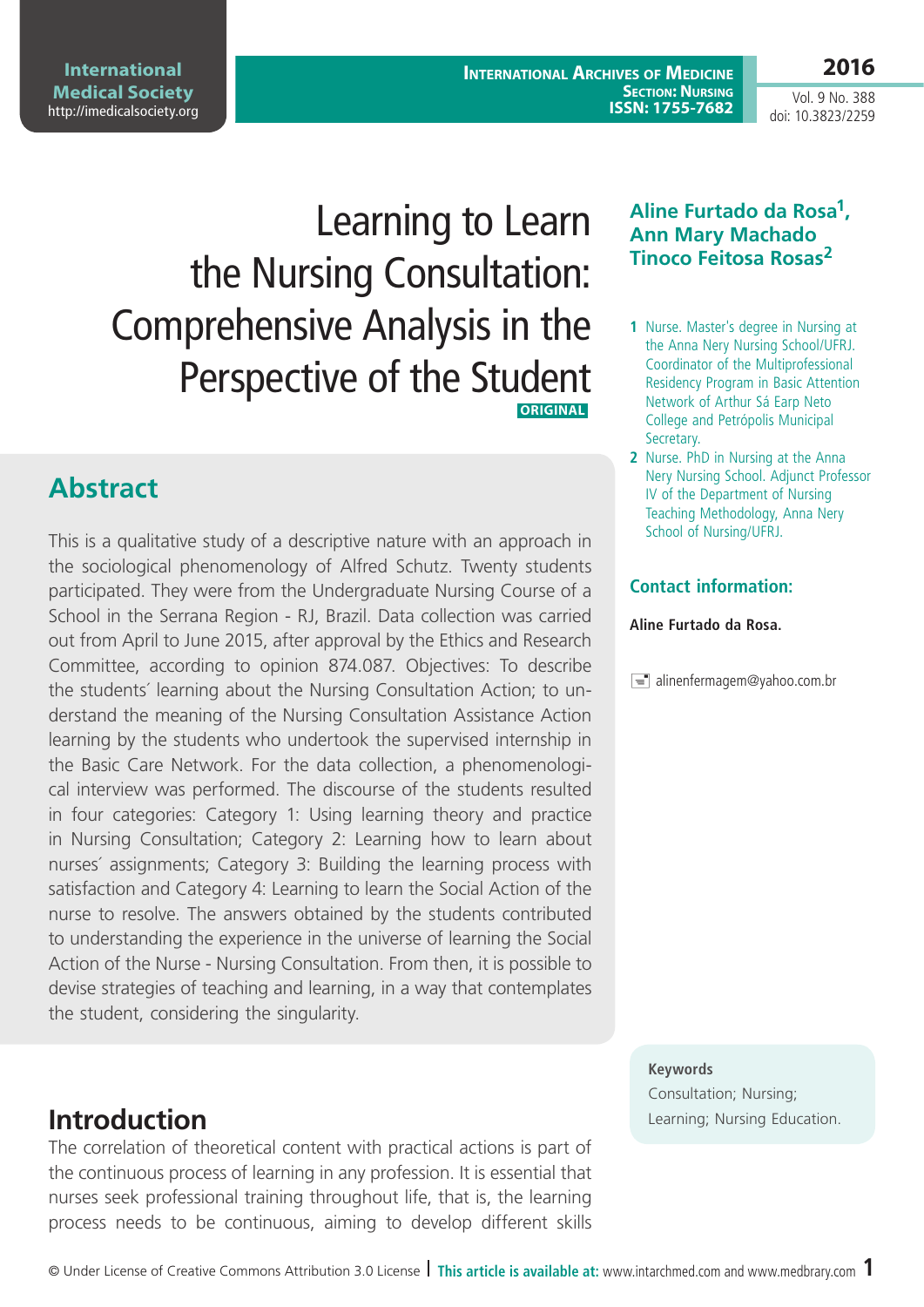Vol. 9 No. 388 doi: 10.3823/2259

necessary to provide care to diverse populations throughout the life cycle [1].

By being able to correlate the theoretical content with the daily activities, the professional feels safe when planning and executing his assignments. "The integration of the theory and practice favors the self-esteem of the professionals who work in the assistance because they feel able to expose the anchoring of their actions" [2].

Nursing is a profession strengthened in its practical dimension. As an example, there is the Nursing Consultation Assistance Activity, which allows maintaining a retro channel that feeds the theoretical contents and the practical actions, because, knowledge is necessary for its accomplishment: semiology and semiotics, anatomy, physiology, microbiology, epidemiology, pathology, sociology, anthropology, communication, and others. "Practice is the basis for the development of nursing theory, having its roots in practice, being refined by research and reapplied in practice" [3].

Improving nursing care is a constant concern. The search for knowledge contributes to systematize and organize the care process, based on the biological dimension as well as on the understanding of the human being as a social subject in the state of health or disease, either in the hospital context or the collective health [4].

In this sense, when the nurse performs the Nursing Consultation, he has one of the assistance procedures that is based on theoretical principles, applied through the nursing process, allowing to understand that it is a private area of the nurse.

In Brazil, according to the Professional Exercise Law, which regulates and legitimates the Nursing Consultation, it is determined to be a private activity of the nurse; uses components of the scientific method to identify health/disease situations, prescribe and implement nursing measures that contribute to the promotion, prevention, protection of health, recovery and rehabilitation of the individual, family and community. It further states that it is based on the principles of universality, equity, resolution and integrality of health actions [5].

During the Nursing Consultation, the nurse is responsible for enabling quality to the life of the patient; he is concerned with providing answers to the problems identified through the diagnoses that can propose resolutive actions with an effective strategy for the early detection of health deviations, and he can be performed when the individual and/or community presents no problems, since the Nursing Consultation acts in the promotion of health and transformation of social reality. From the perspective of the sociological phenomenology of Alfred Schutz, nursing care can be considered as Social Action that sets the world of life" [6].

Thus, in a face-to-face relationship, during his Social Action the nurse shows the how he cares about the assisted community. "The Nursing Consultation enables the work of the nurse during patient care, facilitating the identification of problems and the decisions to be made" [7].

In this sense, Rosas [8] shows the following definition of Nursing Consultation:

*The Nursing Consultation can be carried out in several settings such as communities, households, industries, public health units, schools, nurseries, outpatient clinics, hospitals and many others, the provision of nursing care through the Nursing Consultation, not only to sick people, but it is also an activity that goes beyond meeting the basic human needs of the human being, aims at self-care, self-esteem, self-esteem, citizenship not only those who receive care but those who provide this care.*

From this perspective, the Nursing Consultation validates and values the role of the nurses. The commitment is based on clear diagnoses based on the human biological needs of the individual to result in life-enhancing actions even if the response is not healed.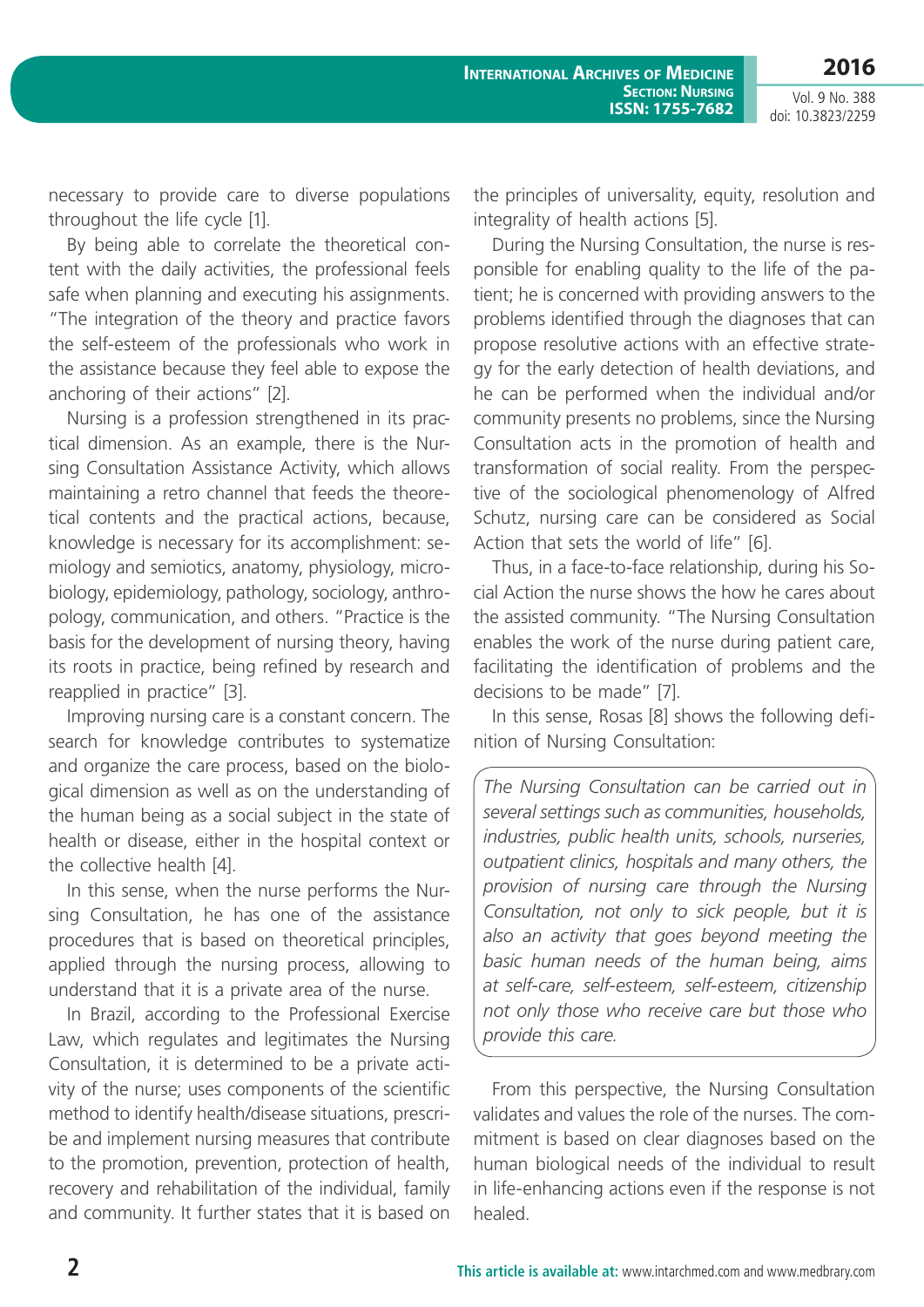Vol. 9 No. 388 doi: 10.3823/2259

It is worth noting that the Nursing Consultation does not occur in substitution of any other profession, so when it is not possible to respond to the patient´s needs, one of the nursing interventions is to refer the patient to another professional who has a response to a certain demand, promoting multidisciplinary actions that aim to improve the lives of individuals and communities.

Araújo [9] in his study states that: "The nurse must work with the multi-disciplinary team to serve the patient holistically, referring him to other professionals, whenever necessary."

Thus, it is believed that the Nursing Consultative Assistance Action is timely for the development of the teaching and learning process, since the students in a face-to-face relationship with teachers share the theoretical contents acquired during the Graduation Course, with the applicability of this knowledge in the provision of healthcare for the individual and collective of all age groups.

Thus, according to Delors [10], the education must be based on four learning centers - the pillars of knowledge: learning to know, that is, having the means to understand; Learn to do to act on the environment; Learn to live together to participate and cooperate with others in all activities; and to learn to be, which allows to integrate the three previous pillars.

The co-responsibility of the learning process needs to happen together with teachers, students and professionals in the training of the professional who will work in the health area, making possible positive impacts with results in improving quality in training and assistance provided to the community [11].

Thus, regarding of the teaching-learning relationship, Araújo [12] says that there must be a compromise between who teaches and who learns. It is necessary to desire to learn and to teach. The learning process is facilitated by the teacher figure. The student is the target for learning, a construction that is effective when built in partnership between those who teach and those who learn. "Learning is a process in which the student elaborates his knowledge through established interactions with the teacher" [13].

Based on the above considerations, the following research question emerged: Does the nursing student feel able to perform the Nursing Consultation for the patient from the Basic Nursing Network internship of the Undergraduate Nursing Course?

The following objectives were outlined to answer this question: To describe the students´ learning about the Nursing Consultation Assistance Action; to understand the meaning of the Learning Action Nursing Consultation Action by the students who undertook the supervised internship in the Basic Attention Network.

Therefore, this study has an important contribution to the construction of knowledge, since the participation of the student can enable the elaboration of a Political Pedagogical Project whose educational planning is to offer the population a professional with an understanding of the real social and health demands.

# **Method**

This is a qualitative, descriptive and exploratory study with an approach in the Sociological Phenomenology of Alfred Schutz (1899-1959), who was a lawyer, and he always worked with problems of social groups. He based his thinking on Max Weber´s work with Comprehensive Sociology and drew on the phenomenology of Edmund Husserl. These references seek the understanding of inter-subjective relationships from the intentional action of a particular social group [14].

The following theoretical constructs were used to highlight the discussion of the results of this study: subjectivity, inter-subjectivity, knowledge baggage, the world of life, social action, the biographical situation [15].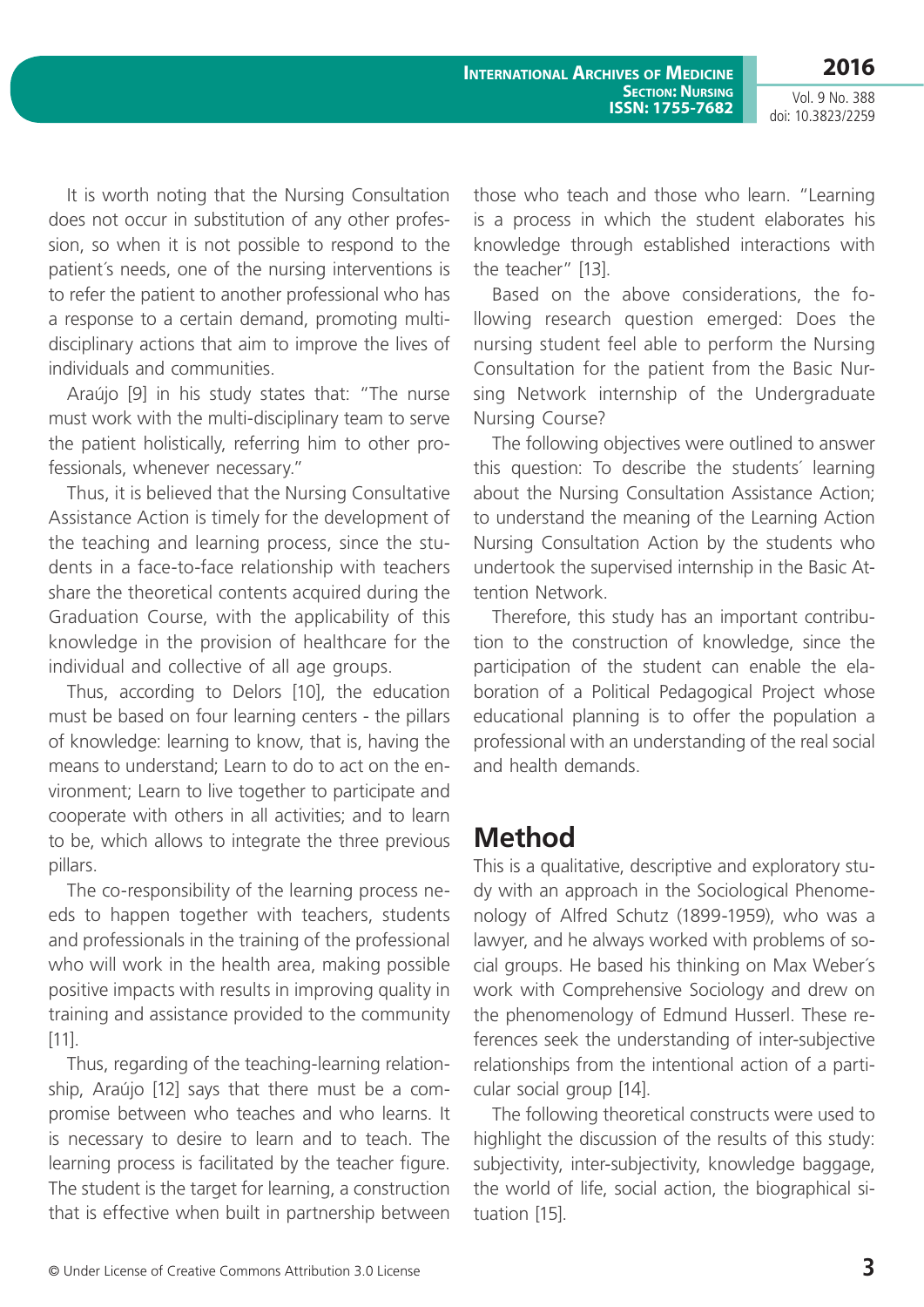**International Archives of Medicine SECTION: NURSING ISSN: 1755-7682** **2016**

Vol. 9 No. 388 doi: 10.3823/2259

Twenty students from a Higher Education Institution (IES) participated in the study in the Serrana Region - RJ of the Undergraduate Nursing Course. Students who had already completed the supervised internship in the Basic Attention Network in the 7<sup>th</sup> period of the Undergraduate Nursing Course and who had received the evaluation grade were included, since the intention was to allow the participants to feel free to respond. Those who were unable or unwilling to respond for any reason, such as absence, illness, leave, and others were excluded.

For data collection, the phenomenological approach interview technique was used, with the following approximation questions: talk about how you learned to do the Nursing Consultation. What does this learning mean for you? What do you have in mind when developing the Nursing Consultation?

The interviews were recorded in MP3, previously scheduled with students according to their availability when they were in the Institution of Higher Education. They were held in a reserved room, from April to June 2015.

The students who accepted to participate in the study signed the Free and Informed Consent Term (TCLE) by Resolution 466/12. The students´ statements were identified by the letter "D," together with letters of the alphabet according to the sequence in which the interviews were conducted to ensure their anonymity.

The interviews were carried out until the repetitions of the speeches when it was possible to perceive the inter-subjectivity of the subjects´ actions. Data analysis was performed following the steps proposed in other studies: obtaining the testimonials; from the description of the lived; categorization through the analysis of these descriptions to capture the convergences of the reasons, so they can apprehend the meaning of the action; construction of the lived type of action, from the typical of the speech [16].

This research was approved by the Committee on Ethics and Research with Human Beings of the School of Nursing Anna Nery/UFRJ - RJ according to the opinion of 874.087 CAAE 37572914.0.0000.5238.

## **Results**

Based on the understanding of individual experiences, Schutz [17, 18] found that living in a world of everyday life means living in an interactive engagement with others in complex networks of social relationships.

In this way, assuming that each human being carries an intention, it is understood that the action of the students who experience the Nursing Consultation is conscious and it is aimed at someone who is subject to their actions and constantly learning [15-14].

The biographical characteristics of the students show that they are between 18 and 37 years old. They are natural of the city where the Institution of Higher Education is located. Out of the twenty participants, 10 attended public high school and 10 private institutions. Thirteen students are nursing technicians. As for the financing of the Undergraduate Course, Eighteen students received funding and only two obtained funding from the Student Financing Fund (FIES).

In the context of this research, each student arrives at the Institution of Higher Education with a world of private life, full of feelings, experiences, expectations, difficulties, and, the pursuit of the dream to conquer a profession, having a motivation to be a nurse. With this, each student brings the individuality, a particular way to perceive the universe that is inserted, denominated like Subjectivity [19].

The student is supported by an Intentional project for the learning of his Social Action, which in this case is the Nursing Consultation. For the learning of this Action, students have Reasoned, called by Schutz [13, 14, 20] as a reason for and the reason why. The reasons why refer to the contextualization of the project. Events are already completed. Ac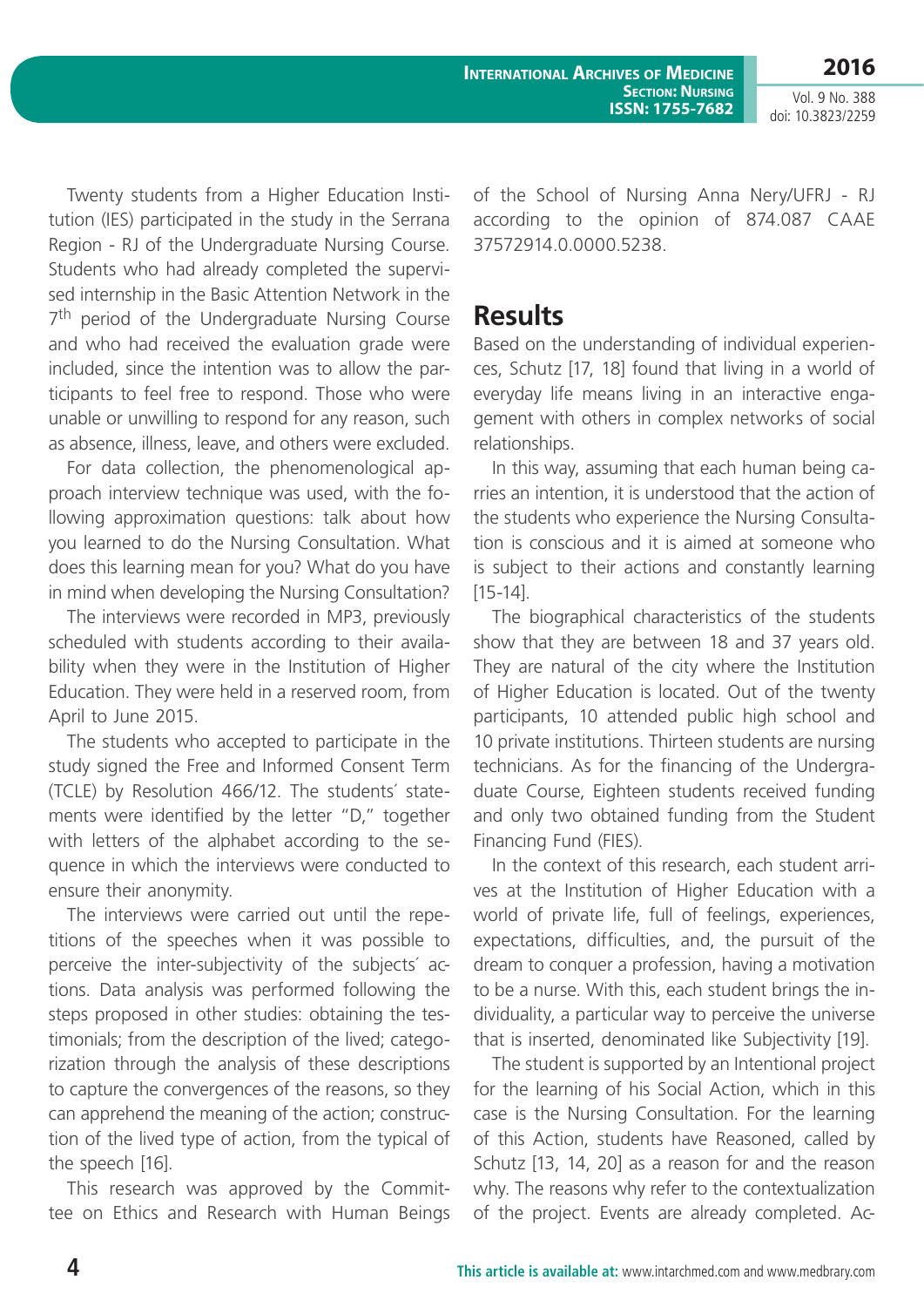**International Archives of Medicine SECTION: NURSING ISSN: 1755-7682**

**2016** Vol. 9 No. 388 doi: 10.3823/2259

cessible to the observer. Moreover, the reasons for is the projection into the future of the intentional action of the student - the learning of the Nursing Consultation.

By knowing the Typical of the Action, it is possible to know the Meaning that this social group attributes to a phenomenon. This whole process happens in a face-to-face relationship: student - student; student - teacher; student - patient; student - health team [15].

From the testimony of the 20 students, it was possible to know important aspects that allowed the construction of four concrete categories of lived. They are Category 1: Use the theory and practice learning in the Nursing Consultation; Category 2: Seek to learn how to learn the duties of the nurse; Category 3: Build the learning process with satisfaction; Category 4: Learning how to learn the social action of the nurse to solving.

#### **Category 1. Use the theory and practice learning in the Nursing Consultation**

The students of the seventh period of the Undergraduate Nursing Course emphasize that they learned the Nursing Consultation in practice. They pointed out that there is a distancing between the transmission of theoretical knowledge and its application in the practice where it was possible to have experience of the Social Action of the nurse. They recognized the importance of the teacher side by side during the internship, valuing this learning for the professional life.

*I learned in practice at the Outpatient School. I honestly did not know anything. It could be rather this contact with the practice. I did not even know how to make capillary glycemia because I am not a nursing technician. It was there at the Nursing Consultation that I learned: grief, about medications. Things have become real. I wanted more.*

Da.

*In fact, I learned in practice, going through the Nursing Consultation to the hypertensive and diabetic, prenatal care with pregnant women, women´s health, child´s health. I learned to perform in practice.* Db.

Schutz [13] used a term called sedimentation to define the result of activities of human consciousness, that is, a process that the elements of knowledge are integrated into the layers of knowledge previously acquired. In this sense, it is realized that there are always experiences of something, and all occur in the world of life.

*I learned to do the Nursing Consultation through my teachers in the practical area, the internship. It was gratifying. It was a time of mistakes, correctness, studies, new knowledge. I learned by doing, joining concepts from theory to practice.* Dc.

*The practice was essential, to have the teacher there, to have the patient face to face with me, then yes I learned. I learned to be resolute, to identify problems. I learned in practice. The necessary techniques, I had everything there in my favor, with the teacher next to me.*

Do.

It is identified that for the students, the practical activities during the supervised internship brings the possibility of fixing the contents learned in the classroom and affirm that the contact with the practice of the Nursing Consultation could happen during the Graduation. With this, it is possible to perceive that the presence of the teacher in the scenario of practice makes the theoretical contents applicable, real, practical for life of the future nurse professional.

At the moment of learning the Nursing Consultation, the student develops the practical skills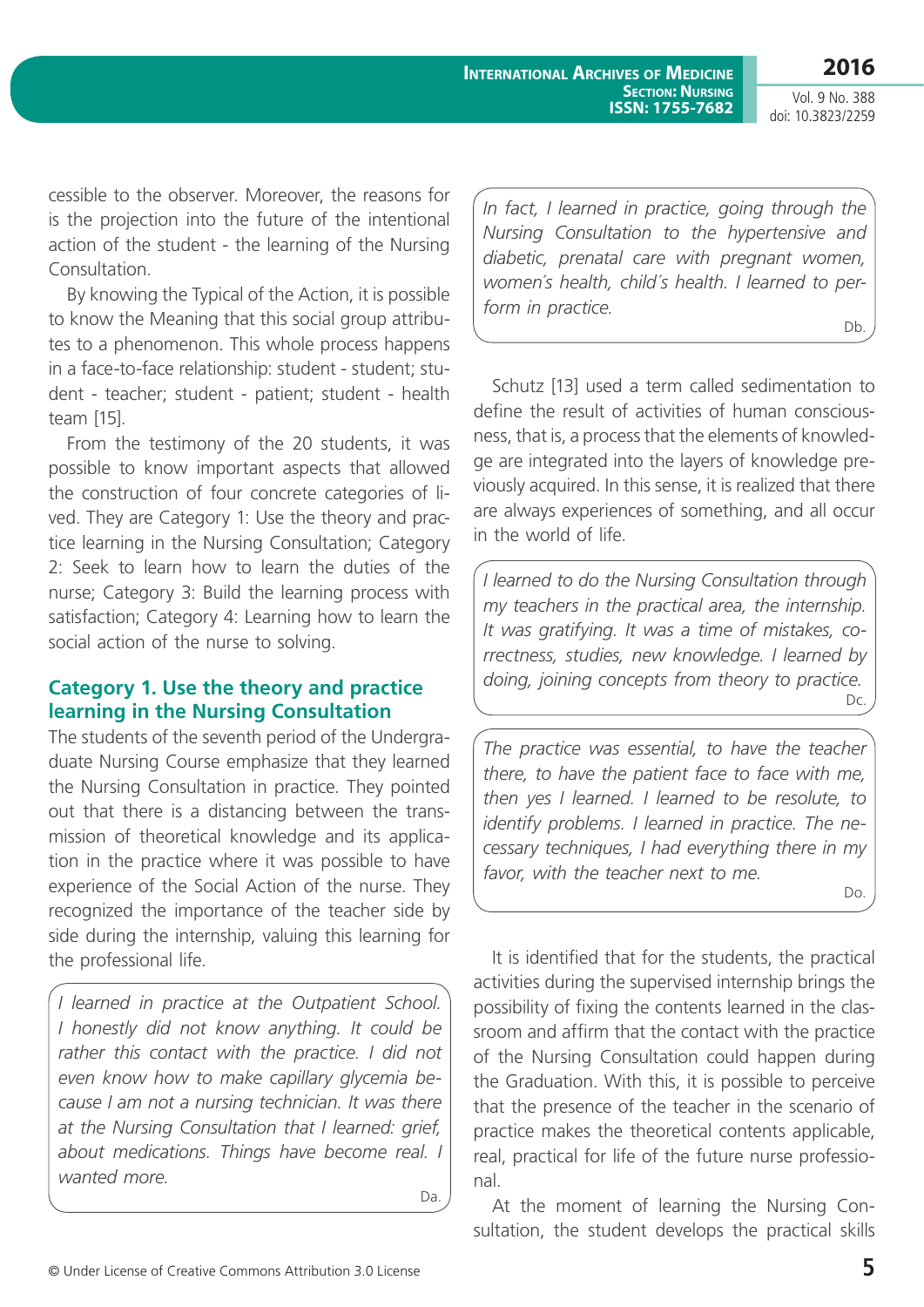Do.

Vol. 9 No. 388 doi: 10.3823/2259

of care and how a retro-feeder channel can use the concepts learned in the classroom and apply them to practical activity. To obtain better results in the learning process, it is opportune for teachers to provide students with pedagogical tools so in their singularity; they develop a conscious style of learning [21].

Learning to do was represented in this category because this pillar is related to the individual´s ability to develop professional skills, to acquire codified knowledge, to understand the world in which he is inserted [22].

#### **Category 2. Seek to learn how to learn the duties of the nurse**

The speech of the student revealed to learn how to learn the attributions of the nurse during the Nursing Consultation. They said that during the course they had not yet understood the skills of the nurse, and during the process of learning the Nursing Consultation they verified their action as a professional. Regarding Schutz [15] as subjective meaning the form that each uses the efforts to reach the definition of his role within the community.

*I took the whole college to find out what the nurse could do and there in the seventh period with the Nursing Consultation, My God!* Da.

*Growth. Not just as a professional, but mainly as a person. I learned to have contact with the other. Understanding the nurse´s role, knowing how far I can go. There was a lot - ripening. (tears) in all parts of people´s lives.*

Db.

In this way, Schutz [13, 15] shows that the world of life is given to the human being as something ready, but it can be modified through actions. Each constructs his world through the material aids and methods that are offered. It also emphasizes the participation of the person in his community. This meaning is related to the efforts to define their place in the subgroups that the individual participates. "The nurse is a professional qualified for human care, aiming to promote the quality of life and the maintenance of integrity." [23].

*This learning for me was very important if it were not for the Nursing Consultation I would not be able to understand my duties as a nurse. The Nursing Consultation is only for the nurse. The Nursing Consultation is educational; it offers us autonomy. We have a Law.*

Thus, when learning to be a nurse, the students understand what the duties of this professional are. They recognize the activity that is unique to this category. In this perspective, it is close to the nurses´ performance in society and the social space he must occupy.

In this way, Nursing Consultation Learning can bring to the students the need to investigate each lived case, draw strategies, evaluate and re-evaluate them, in a continuous and infinite process of knowledge construction and reconstruction [24]

The Bloom Taxonomy [25] shows the cognitive domain as one that during the learning process students develop skills and attitudes to acquire new knowledge that stimulate constant intellectual development. It can be affirmed that this domain is developed during the practice of the Nursing Consultation.

#### **Category 3. Build the learning process with satisfaction**

The student during the Nursing Consultation learning felt part of the health team. When learning what is unique to the profession, he felt able to share the care. Creating, improvising, learning. It has a face-to-face relationship with the other. In this relationship between you and us, living with the patient, the peers, the health team, the teacher, sharing a relationship of familiarity, and being re-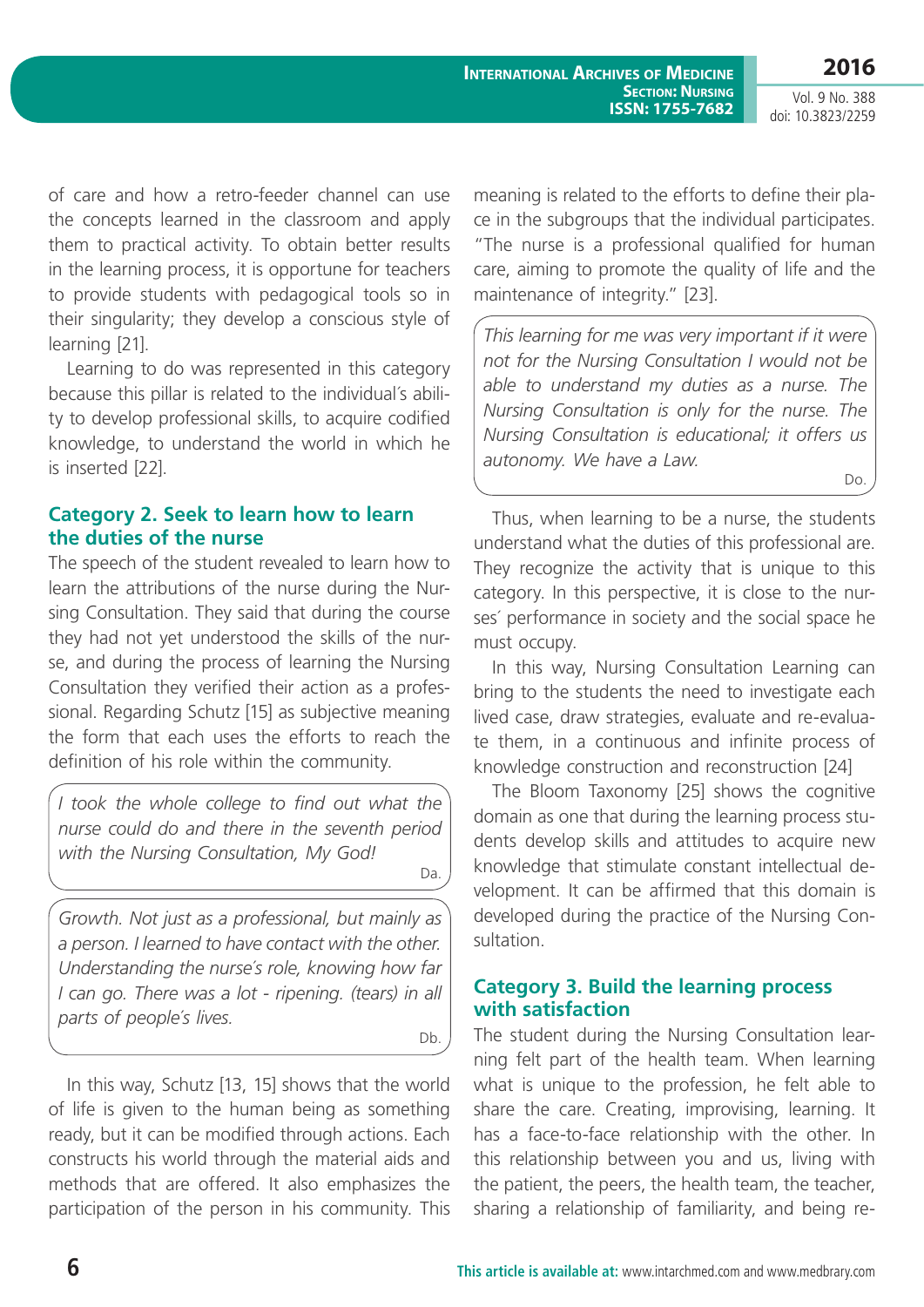Vol. 9 No. 388 doi: 10.3823/2259

**2016**

cognized by the patient as a professional, requested by the health team and by peers [15].

*Nursing Consultation is all good. It is an achievement, it is good (laughs), very good. Sometimes we get a lot more than we give, and we learn a lot more than we teach. For me, this means accomplishment.*

Da.

*Very pleasurable, but we should have more practice. The theory is far from the practice, we arrive at the internship with fear, without knowing what it is real to know because in practice it is different, totally different. If this contact were before, it would be much better, much more advantageous. Learning how to learn by doing.*

Du.

The student understands that he is part of the construction of the learning process, that when arriving at the internship he has fears, doubts, insecurities, but these feelings are replaced by satisfaction as they gain autonomy to teach, care and learn during the practice of Nursing Consultation.

Thus, they learned to live with each other, manage conflicts, share ideas and knowledge. The student develops skills to work as a team, uses the intuition, the ability to judge and keep the team united and balanced [10].

#### **Category 4. Learning how to learn the social action of the to solving**

When learning how to learn the Social Action of the nurse, the student realizes that care goes beyond complaints, he can promote health and prevent injuries, allowing how to learn to be, understanding the reason for being professional, developing mechanisms to "think, discern, have feelings and imagination that they need to develop the talents and remain as much as possible, owners of their destiny,,." [10]

*I try to give resolution to the problems that the patient has. Focus with a more human look to be able to listen to the patient. Even when we will not solve everything but try to give as much assistance as possible, show what nursing is capable of, that we can solve problems, take a holistic look at the patient. Always take care of the best way possible.* Db.

The human being is a social being who lives in a social world, of common sense, every day, also known as Levenswelt, these are expressions used by Schutz to define the expressions of the intersubjective world, experienced by the man in the natural attitude. [26]

# **Discussion**

The speech of the participants of this study contributed to understanding the experience of the universe of learning how to learn the Social Action of the Nurse - Nursing Consultation. From then on, it is possible to devise strategies of teaching and learning, in a way that contemplates each student, considering their singularity.

The contextualization of this type of experience is in need of the students to have the presence of the teacher accompanying the teaching and learning process of the Nursing Consultation, not only from the seventh period and that the combination of theoretical and practical contents take place throughout the course Nursing Courses [27, 28]

Given the results of this study and after finding the reasons to contextualize the reasons that are evidenced through the lived type [29] of the social group studied, it is noted that the assignment as a teacher can make a difference in the life of the future nurse professional. It is understood that being a teacher enables to meet the needs of those who want to learn and that each student presents his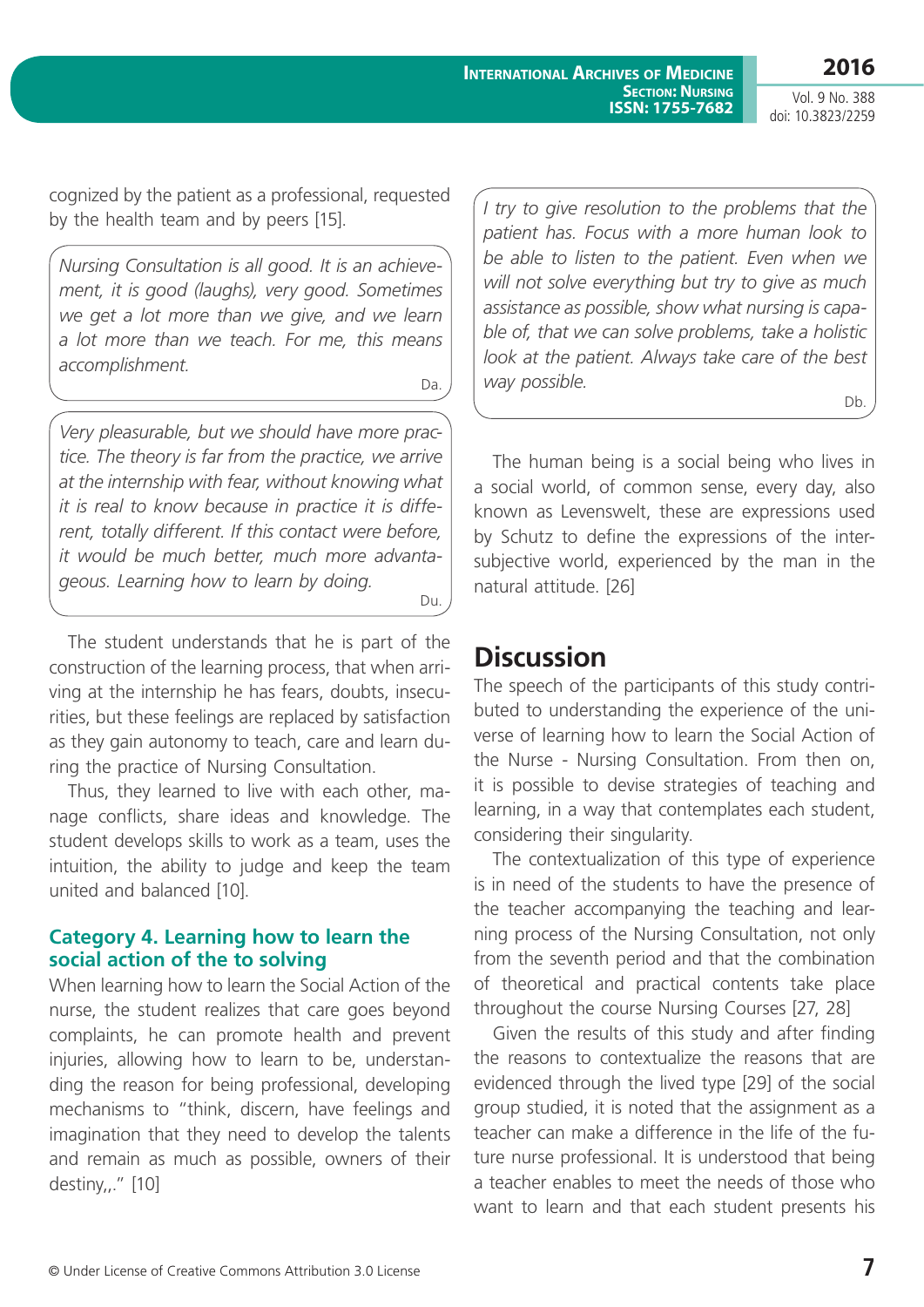Vol. 9 No. 388 doi: 10.3823/2259

subjectivity, brings a baggage of knowledge and has his uniqueness in the world of life, which requires a unique planning to teach.

Thus, when returning the guiding question of this research: Does the nursing student feel apt to perform the Nursing Consultation for the patient from the internship in Nursing Course Basic Attention Network?

It can be affirmed that by describing the lived type of the social group of this study, the students feel able to perform the Nursing Consultation from the supervised internship in the Primary Care Network, learning theory and practice of the presence of the teacher, understanding the role of the nurse, and intending to carry out the Nursing Consultation to give resolution to the demands of the patient assisted.

Therefore, it was possible to reach the objectives outlined: to describe the students´ learning about the Nursing Consultation Action; to understand the meaning of the Nursing Consultation Assistance Action learning by the students who undertook the supervised internship in the Basic Attention Network. They say that they learn concepts of anatomy, physiology, pharmacology, nursing fundamentals and others that contributed to nursing care, but they affirm that they learned to perform the Nursing Consultation in practice, where the theory becomes real, and they can fix the necessary contents. They emphasized that the theory is distant from practice and that nursing apprenticeship learning could occur before the seventh period and more often.

The meaning of Nursing Consultation learning was also revealed when the student recognized his role as a nurse because he was able to identify professional attribution in society. With the understanding that the Nursing Consultation learning phenomenon occurred in the practical scenario of supervised internship in the Basic Attention Network, and following the proposals of the Curricular Guidelines for the Undergraduate Nursing Course, when they determine that Higher Education Institutions stimulate the articulation of teaching, research, and assistance, it is suggested that the student reflect on the society that lives and has the possibility of transforming the context in which he/she lives. [30].

# **Conclusion**

It is expected that the results of this study will be considered by the teaching managers, and will assist in the formulation and reformulation of Pedagogical Political Projects aimed at the training of nurses, valuing non-dissociated theory and practice, but as a foundation for the continuous construction of knowledge.

# **References**

- **1.** IOM (Institute of Medicine). The future of nursing: Leading Change, Advancing Health. Washington, DC: The National Academic Press. 2011.
- **2.** Paim L, Trentini M, Silva DGV, Jochen AA. Desafios à Pesquisa em Enfermagem. Rev de Enf da Esc de Enfer Anna Nery. 2010 14(2): 386-390.
- **3.** Mcewen M, Wills EM. Bases teóricas para enfermagem; tradução Ana Maria Thorell. 2ª Ed. Porto Alegre: Artmed, 2009.
- **4.** Sousa ATO, Formiga NS, Oliveira SHS, Costa MML, Soares MJGO. Using the theory of meaningful leranig in nursing education. Rev Bras Enferm. 2015; 68(4):713-2
- **5.** Brasil. Lei n. 7.498, de 25 de junho de 1986. Dispõe sobre a regulamentação do exercício da Enfermagem e dá outras providências. Brasil: 1986.
- **6.** Jesus MCP, Capalbo C, Merighi MAB, Oliveira DM, Tocantins FR, Rodrigues BMRD, Ciuffo LL. A fenomenologia social de Afred Schutz e sua contribuição para enfermagem. Rev Esc Enferm USP 2013; 47(3):736-41
- **7.** Oliveira SKP, Queiroz APO, Matos DPM, Mouro AF, Lima FET. Temas abordados na consulta de enfermagem: revisão integrativa da literatura. Rev Bras Enferm. 2012 jan-fev; 65(1): 155-61
- **8.** ROSAS, Ann Mary Machado Tinoco Feitosa. O ensino da atividade assistencial – consulta de enfermagem: o típico da ação intencional. Tese de Doutorado. Rio de Janeiro: Universidade Federal do Rio de Janeiro Escola de Enfermagem Anna Nery - EEAN/UFRJ, 2003.